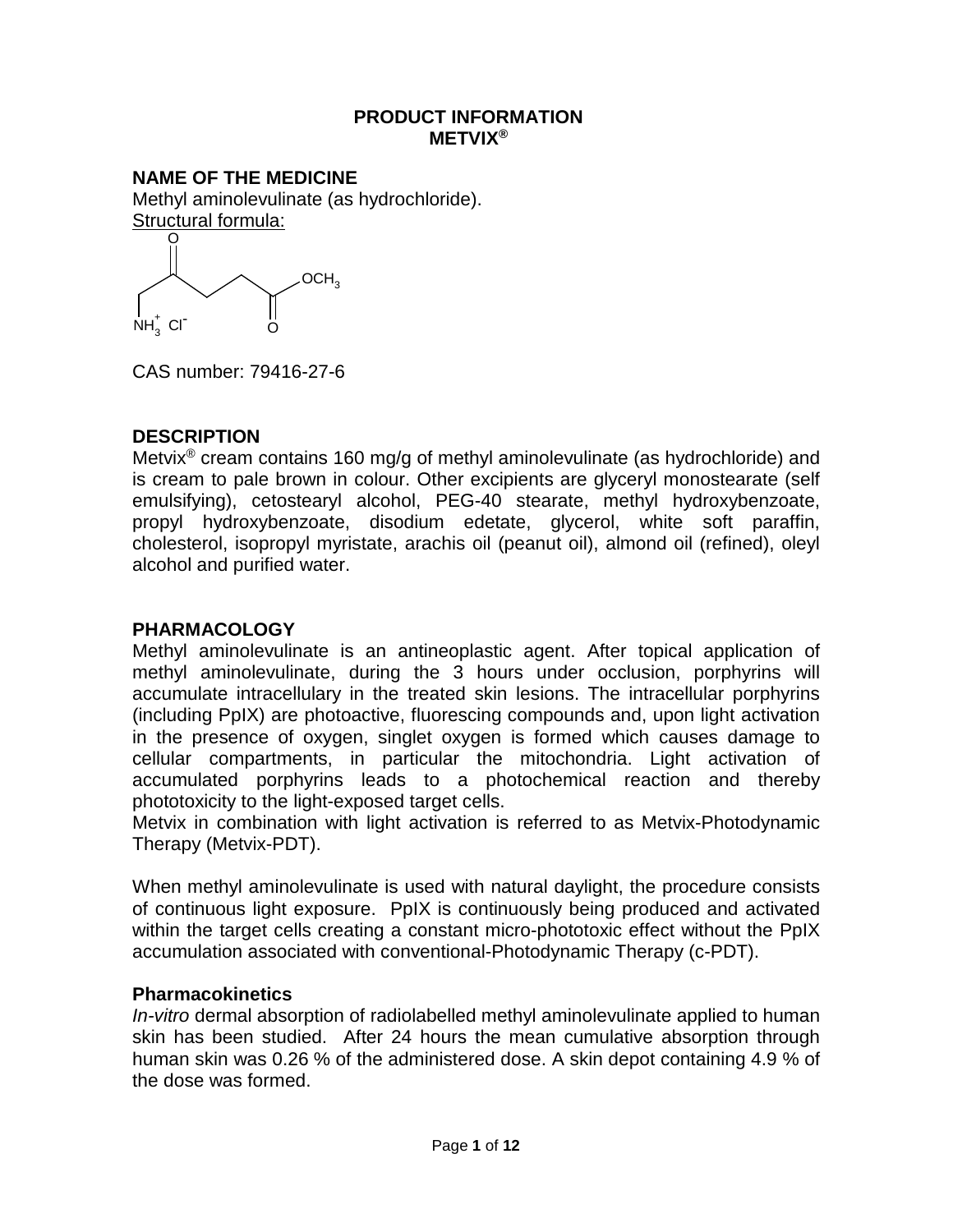In humans, the selective accumulation of porphyrins in lesions compared to normal skin has been demonstrated with Metvix. With conventional PDT, after application of the cream for 3 hours and subsequent illumination with non-coherent light of 570-670 nm wavelength and a total light dose of 75 J/cm<sup>2</sup>, or an LED light source with an average wavelength of 630 nm and a light dosage of 37J/cm<sup>2</sup>, complete photobleaching occurs with levels of porphyrins returning to pre-treatment values.

## **CLINICAL TRIALS**

#### Actinic keratosis (AK)

## • *Treatment with red LED light*

The clinical trial programme to establish the efficacy and safety of Metvix for the treatment of AK comprises a total of 831 patients who participated in controlled studies of which 568 patients with 1829 lesions were treated with Metvix. A further 423 patients with 1470 AK lesions were treated in the compassionate-use programme.

Controlled studies included the two pivotal placebo-controlled studies of Metvix-PDT for the treatment of lesions on the face and scalp (see results presented below), one placebo-controlled study (PC T302/99) and one active-controlled study of Metvix-PDT versus cryotherapy (PC T301/99), both of which involved treatment of AK lesions at any site on the body.

Two randomized, double-blind placebo-controlled studies have been conducted in Australia and USA. Patients who were included had previously untreated facial and scalp actinic keratoses (AKs) that were slightly palpable (better felt than seen) to moderately thick (easily felt and seen). Hyperkeratotic actinic keratosis lesions were excluded. Metvix 160 mg/g cream or placebo cream was applied for 3 hours before illumination with a light dose of 75 J/cm<sup>2</sup> (wavelength 570 to 670 nm). Two treatment sessions were given 7 days apart. A "cleared" AK lesion was defined as being not visible and not palpable when assessed 3 months after the second treatment session. Patients with all treated lesions cleared at 3 months were defined as Complete Responders. The percentage of patients in whom 100% of the lesions were cleared are shown below:

|                           |               | Australian Study (PC T305/99)<br><b>ITT</b> population |               | U.S. Study (PC T306/99)<br><b>ITT</b> population |
|---------------------------|---------------|--------------------------------------------------------|---------------|--------------------------------------------------|
|                           | Metvix-PDT    | Placebo-PDT                                            | Metvix-PDT    | Placebo-PDT                                      |
| Number of patients        | 88            | 23                                                     | 42            | 38                                               |
| Number of lesions treated | 360           | 74                                                     | 260           | 242                                              |
| Patients with Complete    | 71/88 (81%)   | 3/23(13%)                                              | 33/42 (79%)   | 8/38 (21%)                                       |
| Response                  | 95 CI: 70.9%- | 95 CI: 2.8-33.6%                                       | 95 CI: 63.2%- | 95 CI: 9.6%-                                     |
|                           | 88.3%         |                                                        | 89.7%         | 37.3%                                            |

The Australian study PC T305/99 included a third arm consisting of treatment with one freeze thaw cycle with liquid nitrogen spray. The results of the PP population are presented below: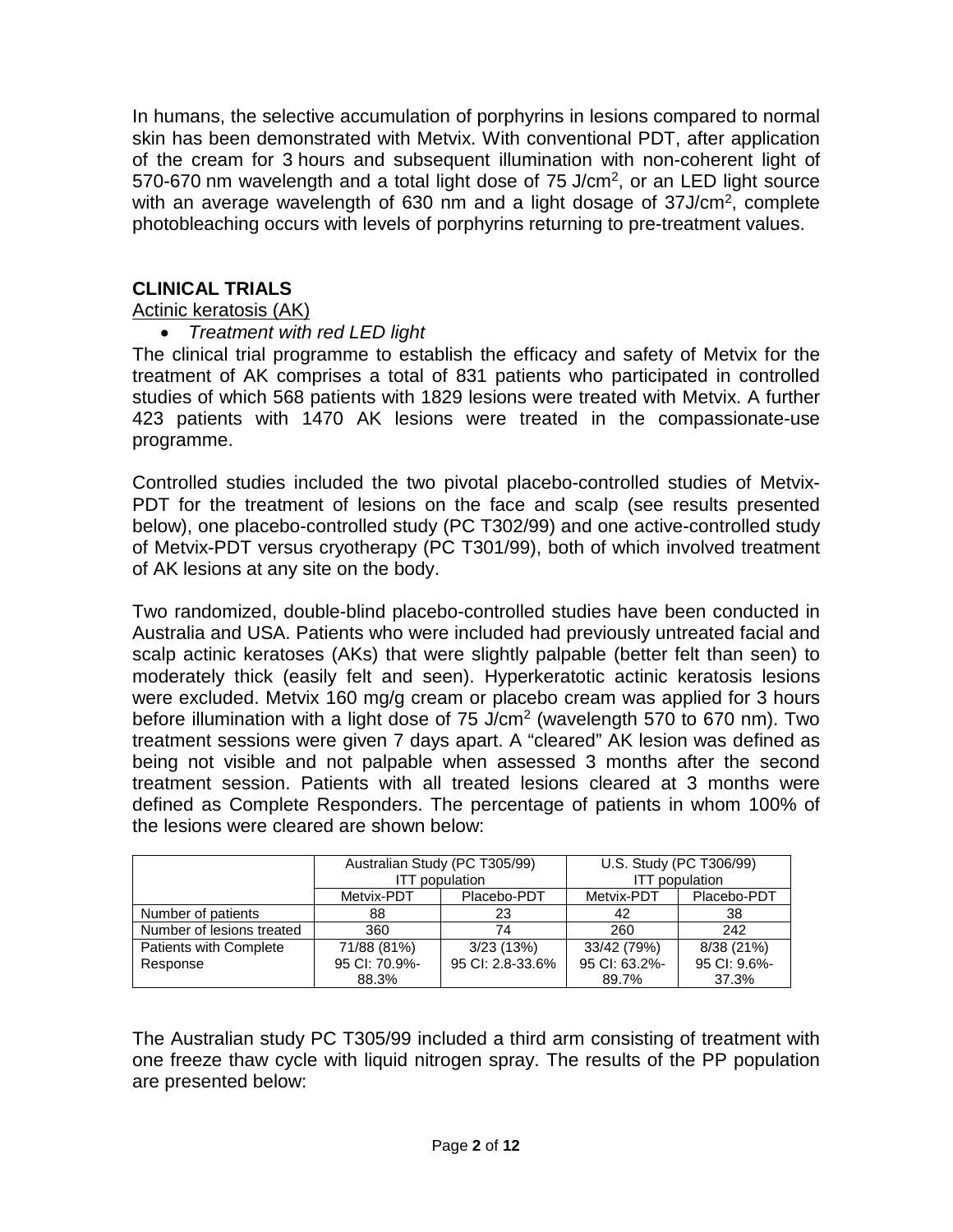|                                     | Australian Study (PC T305/99)<br>PP population |                    |
|-------------------------------------|------------------------------------------------|--------------------|
|                                     | Metvix-PDT                                     | Cryotherapy        |
| Number of patients                  | 77                                             | 86                 |
| Number of lesions treated           | 295                                            | 407                |
| <b>ClinicPatients with Complete</b> | 63/77 (81.8%)                                  | 51/86 (59.3%)      |
| Response                            | 95 CI: 71.4%-89.7%                             | 95 CI: 42.2%-69.8% |

An open, non-inferiority, randomized study, PC T311 was conducted in Sweden to compare two treatment regimens of Metvix-PDT in patients with up to 10 clinically confirmed mild to moderate AK lesions on the face or scalp. A total of 211 patients with 413 lesions were included in the study. Metvix<sup>®</sup> 160 mg/g cream was applied for 3 hours before illumination with an LED light source with an average wavelength of 630 nm and a light dosage of 37J/cm2.

Regimen I: Patients were treated once with Metvix-PDT. Lesions with noncomplete response were given one further treatment at the 3-month-visit. Regimen II: Treatment with Metvix-PDT consisted of two treatment sessions one week apart.

All patients were clinically assessed three months after their final Metvix treatment. Patient complete response rates (i.e. the proportion of patients where all lesions had shown a complete clinical response) and lesion complete response rates for each treatment group in the PP population were as follows:

|                         | Metvix regimen I | Metvix regimen II | ™otal |
|-------------------------|------------------|-------------------|-------|
| No. patients treated    | 105              | 106               | 211   |
| <b>Patient Complete</b> | 89 %             | 80%               |       |
| Response Rate           |                  |                   |       |
| <b>Lesion Complete</b>  | 92%              | 87%               |       |
| Response                |                  |                   |       |

The efficacy of a single initial treatment of Metvix PDT was not inferior to two treatments administered 7 days apart when the difference between regimen I and regimen II was calculated to be less than 15% (one sided, upper limit, CI 97.5%)

Another study with conventional photodynamic therapy (c-PDT) showed that over 50% of patients with a complete response after 3 months had no recurrence after 1 year follow-up.

# • *Treatment with Daylight*

The efficacy and safety of Metvix daylight photodynamic therapy (DL-PDT) was compared to Metvix conventional photodynamic therapy (c-PDT) in a 24-week randomised, investigator-blinded, intra-individual study conducted across 7 Australian centres. One hundred patients aged over 18 years with mild AK and with or without moderate AK were treated on one side of the face or scalp with Metvix DL-PDT and on the contralateral side with Metvix c-PDT. The c-PDT treatment procedure consisted of gentle curettage of lesions, then Metvix cream application, followed by area occlusion, then dressing removal, and finally 7-10 minutes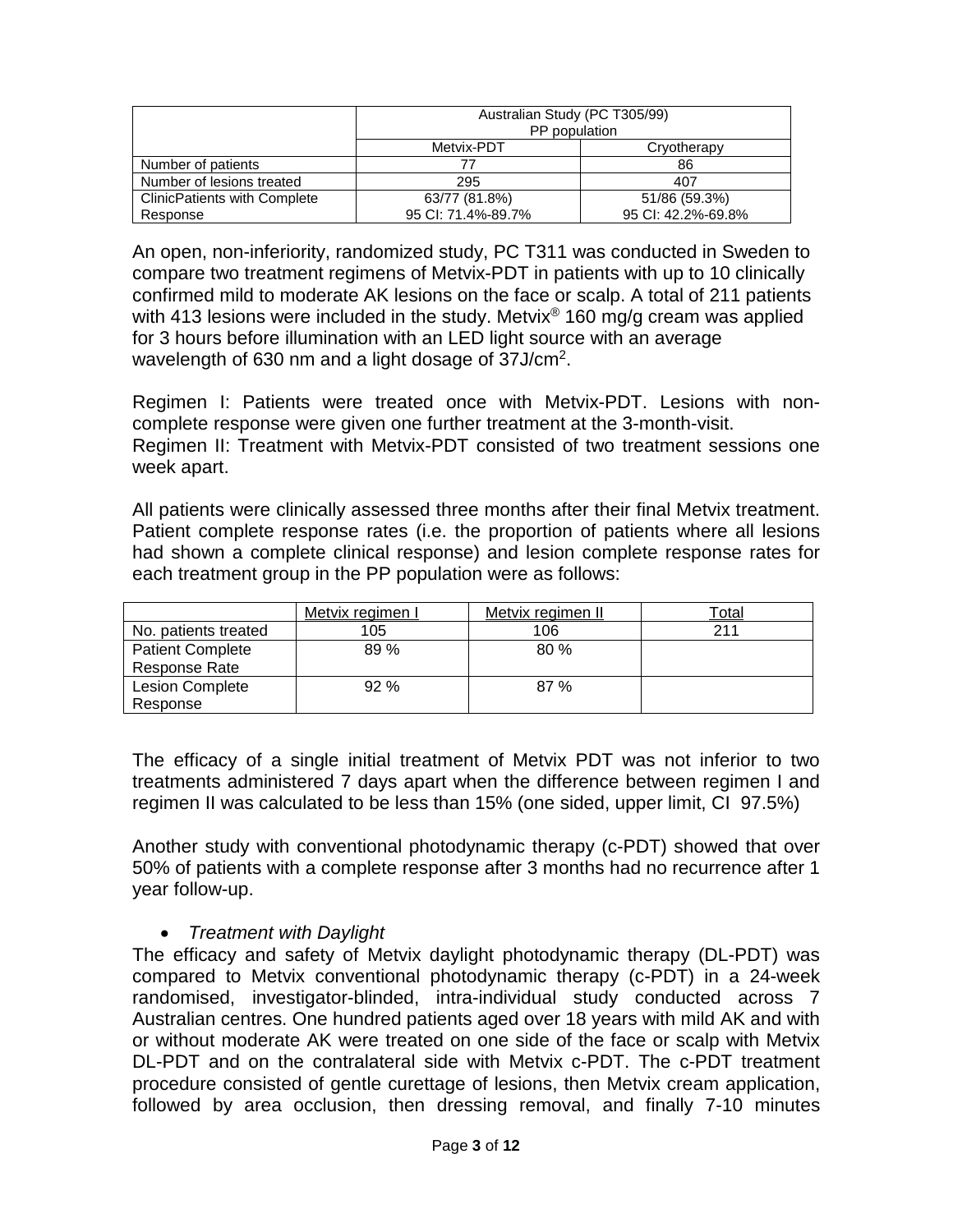photodynamic treatment with red LED light via a suitable lamp. The DL-PDT procedure consisted of gentle curettage of lesions, Metvix application without occlusion and, after 30 minutes, a 2h exposure to daylight.

Both the efficacy and safety of Metvix DL-PDT were addressed with two co-primary endpoints. The co-primary efficacy endpoint was the percentage change from baseline in the total number of treated mild lesions per side at Week 12 (noninferiority of Metvix DL-PDT compared to Metvix c-PDT) The co-primary safety endpoint was subject assessment of maximal pain per side at the Baseline treatment session (superiority of Metvix-DL-PDT compared to Metvix c-PDT).The study results demonstrated that DL-PDT is as effective as c-PDT for treating AK lesions (percentage change from baseline in the total number of treated mild lesions per side after 12 weeks), but with significantly reduced subject pain. Metvix DL-PDT treatment benefit was similar (non-inferior) to Metvix c-PDT (89.2% vs 92.8%, per protocol population) at week 12 after one session and the maintenance of lesion response rate remained non-inferior for patients presenting at week 24 (96% for DL-PDT and 96.6% for c-PDT).

All subjects received an effective light dose on the DL-PDT treated side (22.8±12.4 J/cm2). No correlation was found between light dose received by subjects and efficacy or safety variables.

The safety results of this AK study with DL-PDT compared to c-PDT showed that both treatment arms were well tolerated. Pain was assessed on an 11-point scale ranging from 0 (no pain at all) to 10 (extreme pain). DL-PDT was associated with significantly less pain compared to c-PDT (0.8 vs 5.7, p<0.001); 81.6% subjects reported no pain with DL-PDT vs 2% with c-PDT (see Adverse Effects section).

## Superficial and/or nodular basal cell carcinoma (BCC)

The clinical trial program to establish the efficacy and safety of Metvix for the treatment of superficial and/or nodular BCC comprised a total of 480 patients, of which 341 patients with 498 lesions were treated with Metvix-PDT.

The American pivotal double-blind placebo-controlled study PC T307/00 showed that PDT with Metvix is superior to PDT with placebo cream in nodular BCC. Active controlled studies included the European studies PC T303/99 which compared Metvix-PDT to surgery in nodular BCC and PC T304/99 which compared Metvix-PDT to cryotherapy in superficial BCC. The superficial lesions were initially treated with one PDT session, whereas nodular lesions were given two PDT sessions one week apart. The results of these studies are presented below.

|                                                                                        |                               | American Study (PC T307/00)<br><b>ITT</b> population |
|----------------------------------------------------------------------------------------|-------------------------------|------------------------------------------------------|
|                                                                                        | Metvix-PDT                    | Placebo-PDT                                          |
| Number of patients                                                                     | 33                            | 32                                                   |
| Number of lesions treated                                                              | 41                            | 39                                                   |
| Patients with histologically verified<br>Complete Response 6 months post-<br>treatment | 25/33 (76%)<br>95 CI: 58%-89% | 11/32 (34%)<br>95 CI: 19%-53%                        |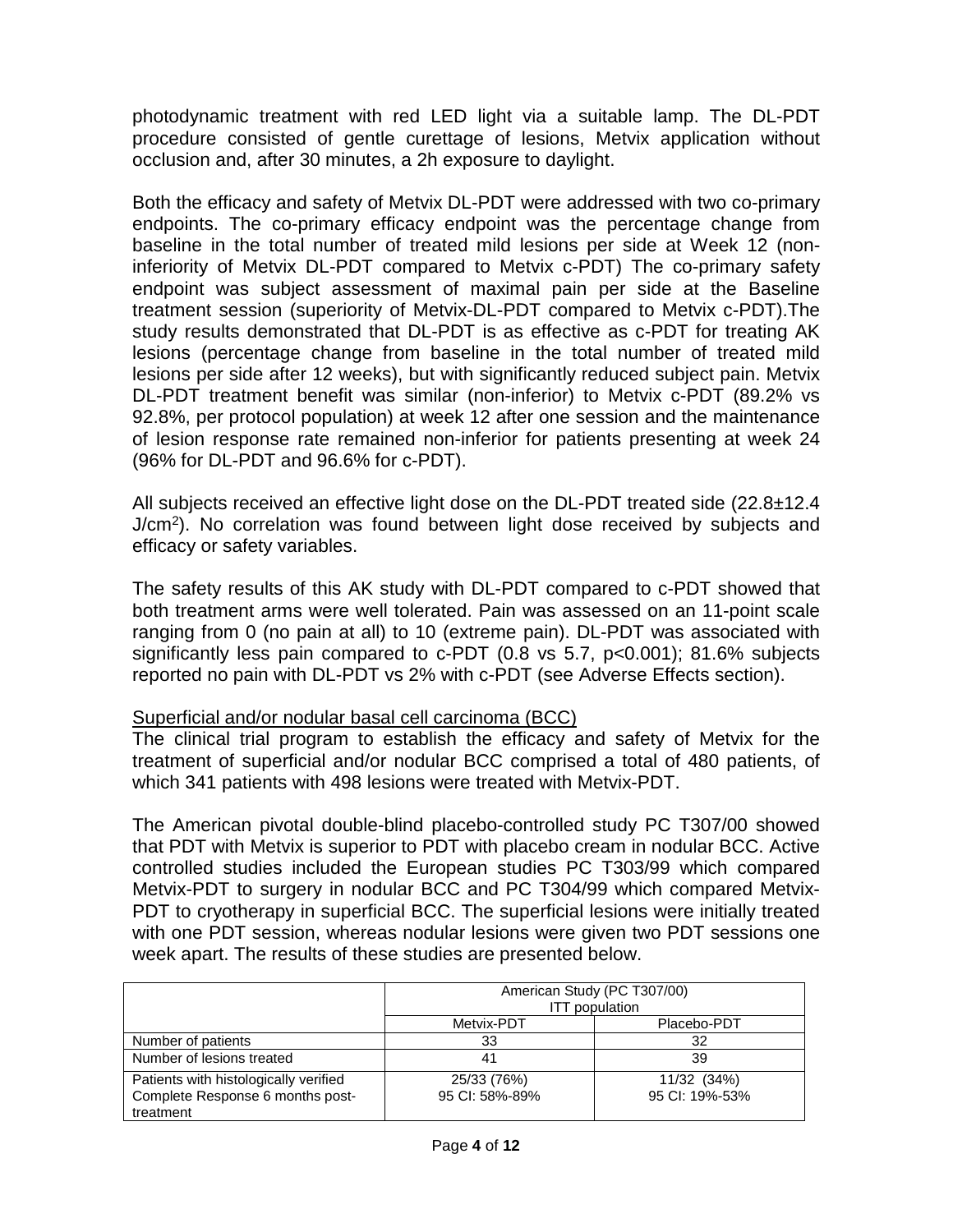|                           |                | European Study (PC T303/99)<br>PP population | European Study (PC T304/99)<br>PP population |                |
|---------------------------|----------------|----------------------------------------------|----------------------------------------------|----------------|
|                           | Metvix-PDT     | Surgery                                      | Metvix-PDT                                   | Cryotherapy    |
| Number of patients        | 50             | 47                                           | 58                                           | 57             |
| Number of lesions treated | 53             | 52                                           | 102                                          | 98             |
| Patients with Complete    | 45/50 (90%)    | 46/47 (98%)                                  | 55/58 (95%)                                  | 52/57 (91%)    |
| Response 6 months post-   | 95 CI: 78%-97% | 95 CI: 89%-                                  | 95 CI: 86%-99%                               | 95 CI: 81%-97% |
| treatment                 |                | 100%                                         |                                              |                |

Lesion recurrence was assessed at 24 months for all lesions that were diseasefree 3 and 12 months after the last treatment. The lesion recurrence rates at 24 months are given below:

|                | European Study (PC T303/99) |             | European Study (PC T304/99) |             |
|----------------|-----------------------------|-------------|-----------------------------|-------------|
| Study status   | Metvix-PDT                  | Surgery     | Metvix-PDT                  | Cryotherapy |
| Non-recurrence | 31/48 (65%)                 | 43/51 (84%) | 82/108 (76%)                | 70/94 (74%) |
| Recurrence     | 3/48(6%)                    | 1/51(2%)    | 18/108 (17%)                | 19/94 (20%) |
| Missina        | 14/48 (29%)                 | 7/51 (14%)  | 8/108(7%)                   | 5/94(5%)    |

Long term outcomes beyond 24 months are unknown.

## Squamous cell carcinoma *in situ* (Bowen's disease)

A clinical trial to establish the efficacy and safety of Metvix for the treatment of squamous cell carcinoma *in situ* (Bowen's disease) comprised a total of 225 patients, 96 of whom were treated with Metvix-PDT. This study, PC T309/00, was a prospective, randomised placebo-controlled multicentre European study in which patients were treated with either Metvix PDT; placebo PDT; cryotherapy or 5 fluorouracil 5% cream (5-FU). Randomisation was to either PDT or standard therapy. Standard therapy was either cryotherapy or fluorouacil at the physician's choice. Within the PDT group, patients were further randomized in the ratio 5: 1 to either Metvix PDT or placebo PDT. The comparison with placebo-PDT was doubleblinded; however, the comparison with the other treatments was unblinded. Responses to treatment were based on clinical, not histological, assessment.

There were 275 lesions in the 225 patients. The distribution of lesions was similar in all groups: 65% of lesions were located on the extremities, 23% on the face and scalp and 12 % on the neck or trunk. Patients with large lesions (>40mm in diameter), strongly pigmented lesions or genital lesions were excluded.

Metvix cream was applied 3 hours prior to illumination in two sessions one week apart. Light dose was 75J/cm<sup>2</sup> (wavelength 570-670 nm). Partial responders received a second cycle of treatment 3 months later. Metvix PDT (n=96) was significantly superior to placebo-PDT (n=17) in complete response rate at 3 months after one cycle – 73% vs 24%,  $p < 0.001$  - in the intent – to – treat analysis.

Metvix PDT was non inferior to cryotherapy and fluorouracil in complete response rate 3 months after 1-2 cycles of treatment based on the upper-bound of the 97.5 % confidence interval of the difference being less than 15% (table).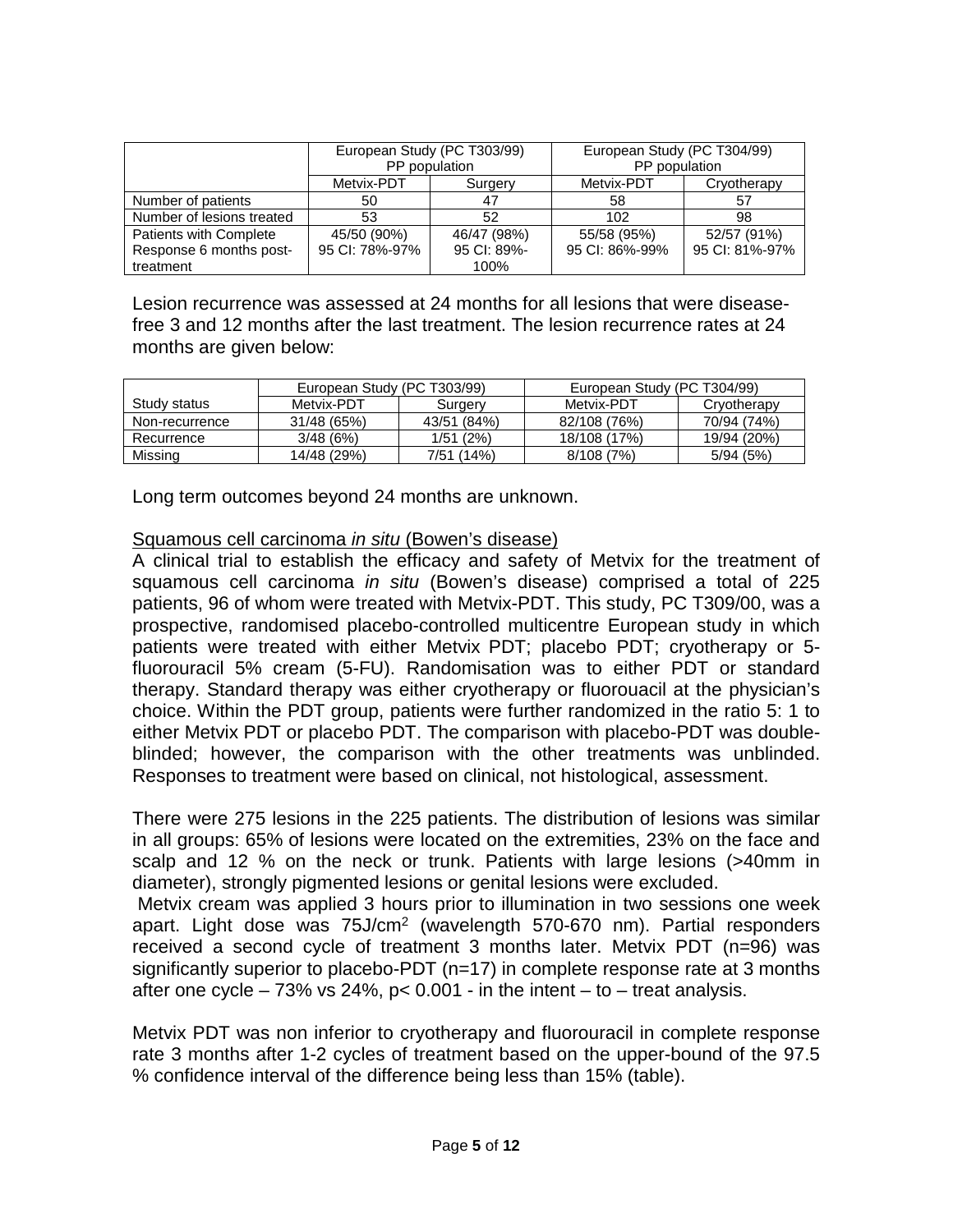| Parameter              | Metvix-PDT | Cryotherapy        | 5-FU            |
|------------------------|------------|--------------------|-----------------|
|                        | $n = 96$   | $n = 82$           | $n = 30$        |
| CR 3 months (PP)       | 91%        | 88%                | 81%             |
|                        | $(n=91)$   | (n=77)             | (n=26)          |
| 97.5% CI of difference |            | 4.4%               | 7.4%            |
| 95 % CI of diff        |            | $(-12.1\%, 6.3\%)$ | (-26.7, 5.8%)   |
| CR-3 months (ITT)      | 86 %       | 84 %               | 80 %            |
| 97.5% CI of difference |            | 8.3%               | 12.4%           |
| 95 % CI of diff        |            | (-12.8%, 8.1%)     | (-22.3%, 9.4%)  |
| CR-24 months (ITT)     | 60 %       | 56 %               | 53 %            |
| 95 % CI of diff        |            | (-18.8%, 10.2%)    | (-27.4%, 13.3%) |
| Recurrence - 24 months | 22%        | 26 %               | 25 %            |
| (patients with CR)     | (n=83)     | (n=69)             | (n=24)          |

|  | METVIX-PDT in Bowen's Disease: comparison with Cryotherapy and 5-FU |
|--|---------------------------------------------------------------------|
|--|---------------------------------------------------------------------|

CR-Patient Complete Response i.e. complete disappearance of the lesion (s). Lesion response rates were similar to patient response rates.

5-FU-Fluorouracil. PP- Per Protocol. ITT- Intent-to-Treat. Cryotherapy- Metvix-PDT and 5-FU-Metvix-PDT.

## **INDICATIONS**

Treatment of thin or non-hyperkeratotic and non-pigmented actinic keratoses on the face and scalp when other registered therapies are unacceptable.

Primary treatment of superficial and/or nodular basal cell carcinoma where surgery is considered inappropriate.

Treatment of biopsy-proven squamous cell carcinoma in situ (Bowen's disease), where surgery is considered inappropriate.

Metvix is indicated in adults above 18 years of age.

#### **CONTRAINDICATIONS**

Hypersensitivity to the active substance or to any of the excipients including arachis oil (peanut oil); Morpheaform basal cell carcinoma; Invasive squamous cell carcinoma of the skin; Porphyria.

#### **PRECAUTIONS**

#### General

Direct eye contact should be avoided. Metvix cream should not be applied to the eyelids and mucous membranes.

Methyl aminolevulinate may cause sensitization by skin contact resulting in angioedema, application site eczema or allergic contact dermatitis.

The excipients cetostearyl alcohol and arachis oil may rarely cause local skin reactions (e.g. contact dermatitis), methyl- and propylhydroxybenzoate (E218, E216) may cause allergic reactions (possibly delayed).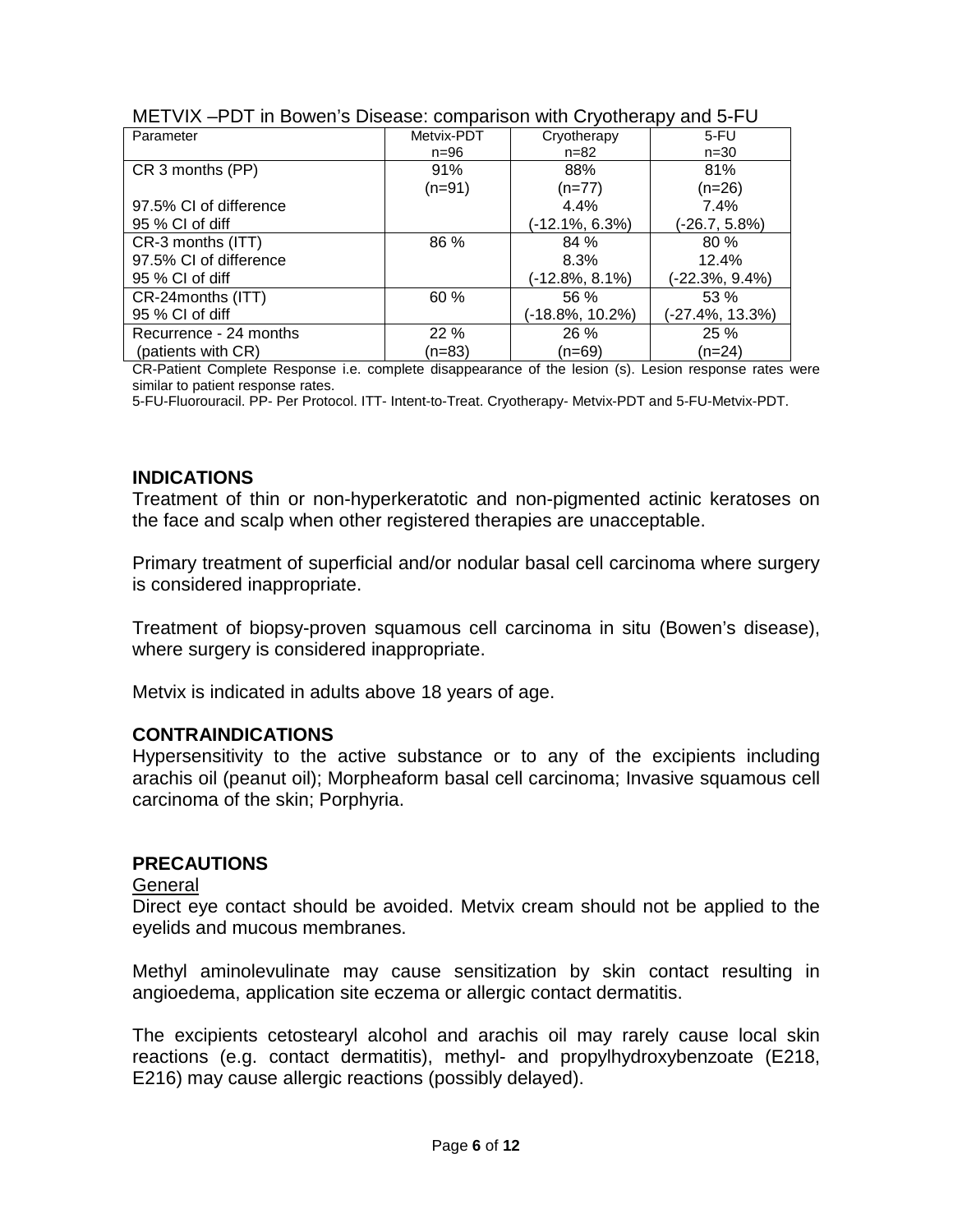Any UV-therapy should be discontinued before treatment. As a general precaution, sun exposure on the treated lesion sites and surrounding skin has to be avoided for a couple of days following treatment.

In patients with a history of hypertension, pain during illumination may induce increased blood pressure. It is thus recommended to measure blood pressure in these patients who experience severe pain, and interrupt illumination (in addition to taking specific measures when needed) if these patients also present severe hypertension.

Metvix with red LED light should only be administered in the presence of a physician, a nurse or other health care professionals trained in the use of photodynamic therapy with Metvix.

Minimum effective dose is not defined.

#### Actinic keratosis

There is no histological confirmation on clearance of lesions nor data on patients previously treated with 5FU or tretinoin.

There is no experience of treating pigmented or highly infiltrating lesions with Metvix. Thick (hyperkeratotic) actinic keratoses should not be treated with Metvix.

#### Basal cell carcinoma

The efficacy of Metvix in treating basal cell carcinomas that have recurred following previous treatment has not been determined. Therefore, Metvix should only be used in the treatment of primary lesions.

There is no experience in treating basal cell carcinomas associated with xeroderma pigmentosum, Gorlin's syndrome or immunosuppressive therapy.

The sites of successfully treated lesions should be reviewed at 6-12 monthly intervals to detect recurrence.

## Squamous cell carcinoma in situ (Bowen's disease)

There is no experience of treating lesions which are pigmented, highly infiltrating or located on the genitalia with Metvix cream. There is no experience of treating Bowen´s disease lesions larger than 40 mm in diameter.

The sites of successfully treated lesions should be reviewed at 6-12 monthly intervals to detect recurrence.

The efficacy of Metvix in treating Bowen's disease lesions that have recurred following previous treatment has not been determined. Therefore, Metvix should only be used in the treatment of primary lesions.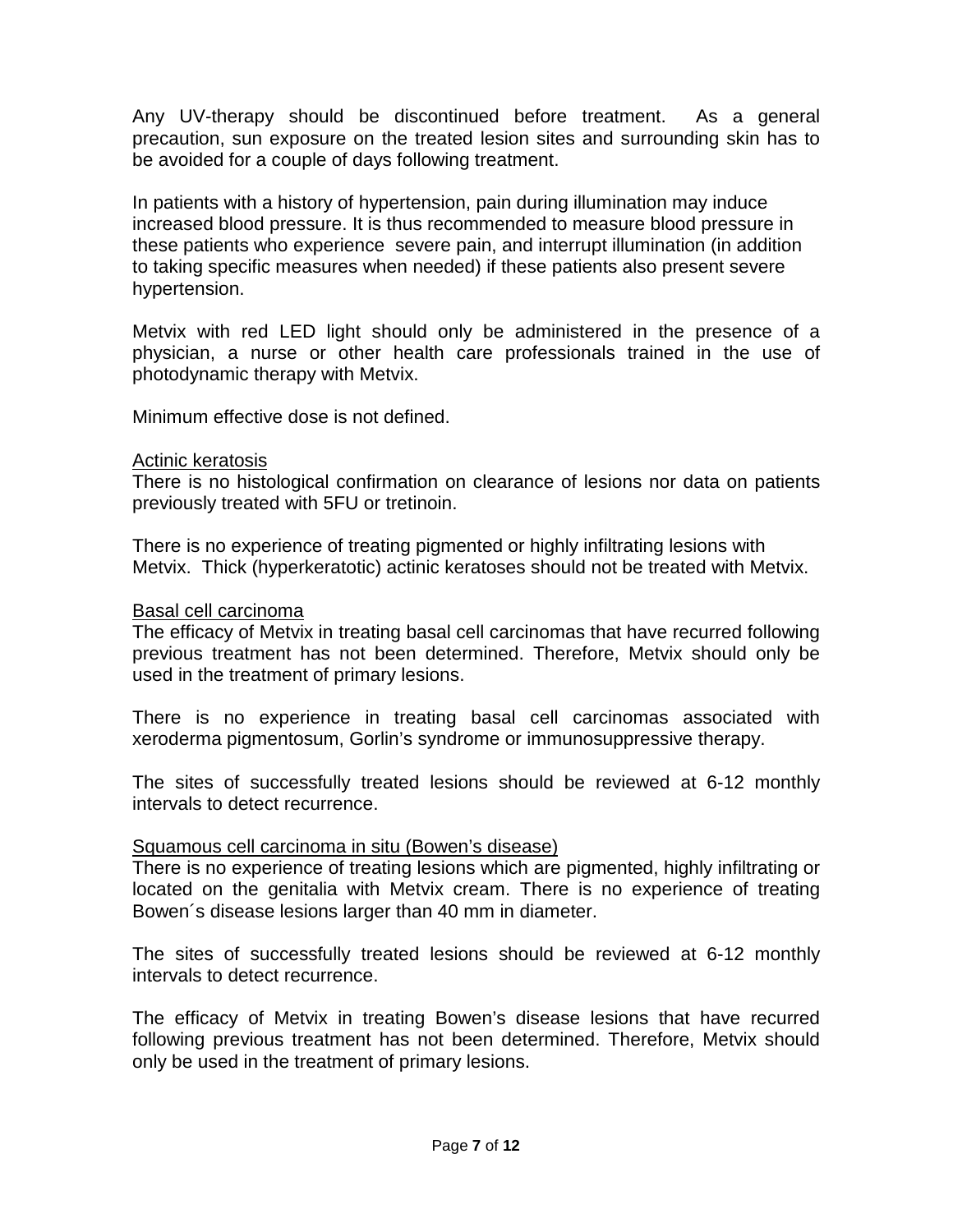## **Impaired renal or hepatic function**

No information is available on the use of Metvix in this population.

## **Effects on Fertility**

Studies on the reproductive toxicity of methyl aminolevulinate have not been performed.

## **Use in pregnancy (Category B2)**

No clinical data on exposed pregnancies are available for methyl aminolevulinate. No reproductive studies in animals have been performed. The potential risk is unknown. Methyl aminolevulinate is not recommended during pregnancy.

## **Use in Lactation**

There are no human data on the excretion of methyl aminolevulinate in human breast milk or on the safety of methyl aminolevulinate exposure in newborns/infants following topical application of Metvix. A risk to the newborns/infants cannot be excluded. Therefore, breastfeeding should be discontinued for 48 h after application of Metvix.

## **Paediatric Use**

There is no experience of treating patients below the age of 18 years. Metvix is not recommended for use in children.

## **Use in the elderly**

No dosage adjustment required.

## **Genotoxicity**

There was no consistent evidence for genotoxic activity of methyl aminolevulinate and its metabolites in an *in vitro* assay of gene mutation or a chromosomal damage assay *in vitro* in the presence or absence of photoactivation, or in a chromosomal damage assay *in-vivo* in the absence of photoactivation.

## **Carcinogenicity**

Studies on the carcinogenic potential of methyl aminolevulinate have not been performed.

## **Effects on ability to drive and use machines**

No effects on ability to drive and use machines have been observed.

# **INTERACTIONS WITH OTHER MEDICINES**

No specific interaction studies have been performed with Metvix.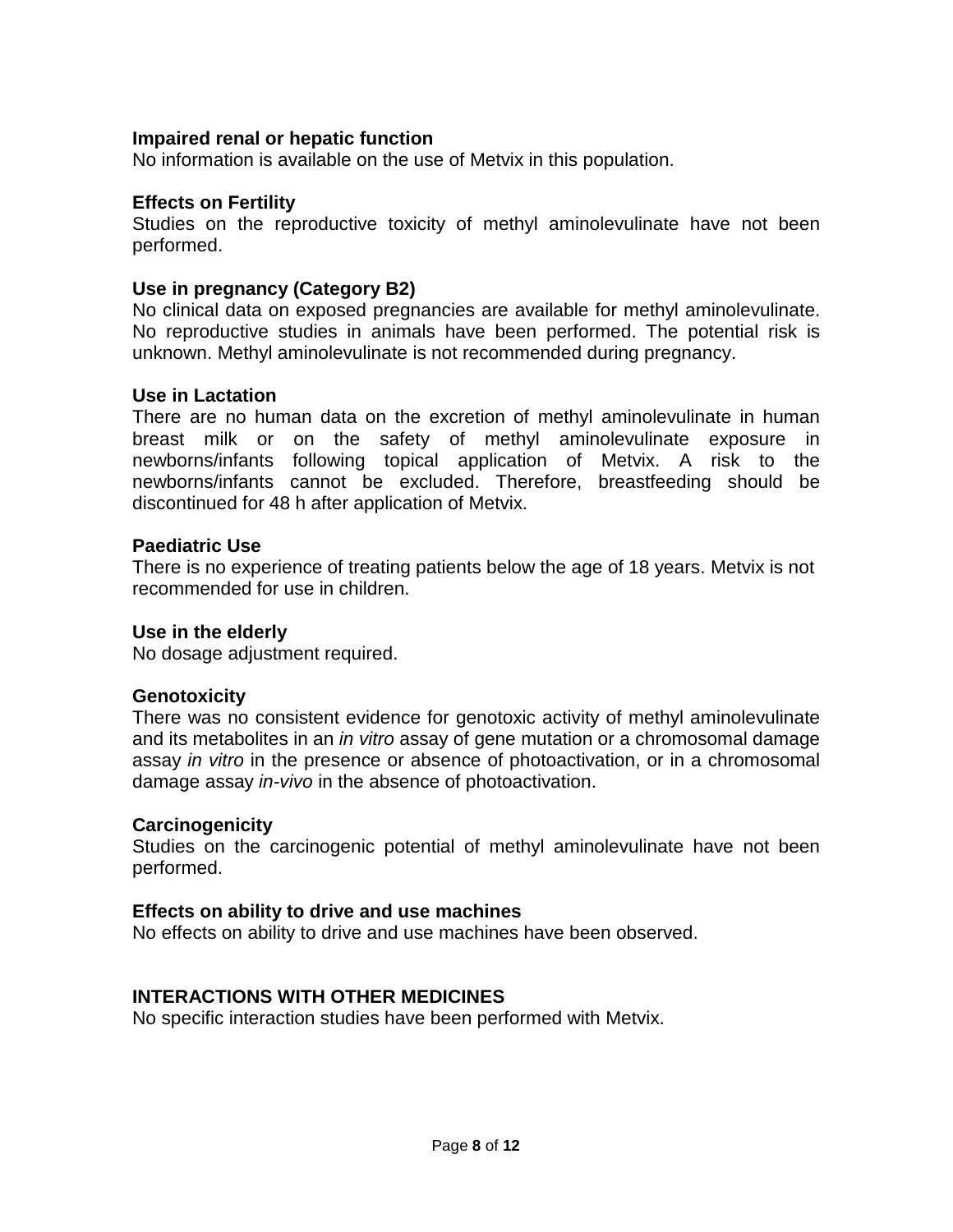# **ADVERSE EFFECTS**

Between 60% and 80% of patients in clinical trials using conventional Photodynamic Therapy (c-PDT) experienced reactions localised to the treatment site that are attributable to the toxic effects of the photodynamic therapy (phototoxicity) or to the preparation of the lesion. The most frequent symptoms are painful and burning skin sensation typically beginning during illumination or soon after and lasting for a few hours with resolution on the day of treatment. The severity is usually mild or moderate, but rarely, it may require early termination of illumination. The most frequent signs of phototoxicity are erythema and oedema which may persist for 1 to 2 weeks or occasionally for longer. In two cases they persisted for more than one year.

| Very common (>1/10)       | Pain and discomfort described as pain,         |
|---------------------------|------------------------------------------------|
|                           | burning, warm, stinging, pricking and tingling |
|                           | skin, erythema, itching, face oedema           |
| Common $(>1/100, < 1/10)$ | Crusting, ulceration, blisters, suppuration,   |
|                           | infection peeling, application site reactions, |
|                           | bleeding skin, hypo/hyperpigmentation          |
| Uncommon                  | Rash pustular, urticaria, application site     |
| (>1/1000 <1/100)          | eczema, skin irritation                        |
|                           |                                                |

| Table: Incidence of Local Adverse Reactions – Clinical Trials (c-PDT) |
|-----------------------------------------------------------------------|
|-----------------------------------------------------------------------|

The following non-local adverse events were reported in clinical trials (c-PDT):

Nervous system disorders<br>Uncommon: beada

headache, dizziness

Eye disorders

Uncommon: Eye pain, eye irritation, eye swelling

Vascular disorders:

Uncommon: Wound hemorrhage

Gastrointestinal disorders Uncommon: Nausea

General disorders and administration site conditions Uncommon: Fatigue There were also isolated reports of scar where a relationship to treatment was uncertain.

Repeated use did not increase the frequency or intensity of the local phototoxic reactions.

In the Australian study comparing DL-PDT to c-PDT, 39% of patients treated with daylight (versus 59% for patients treated with c-PDT) reported at least one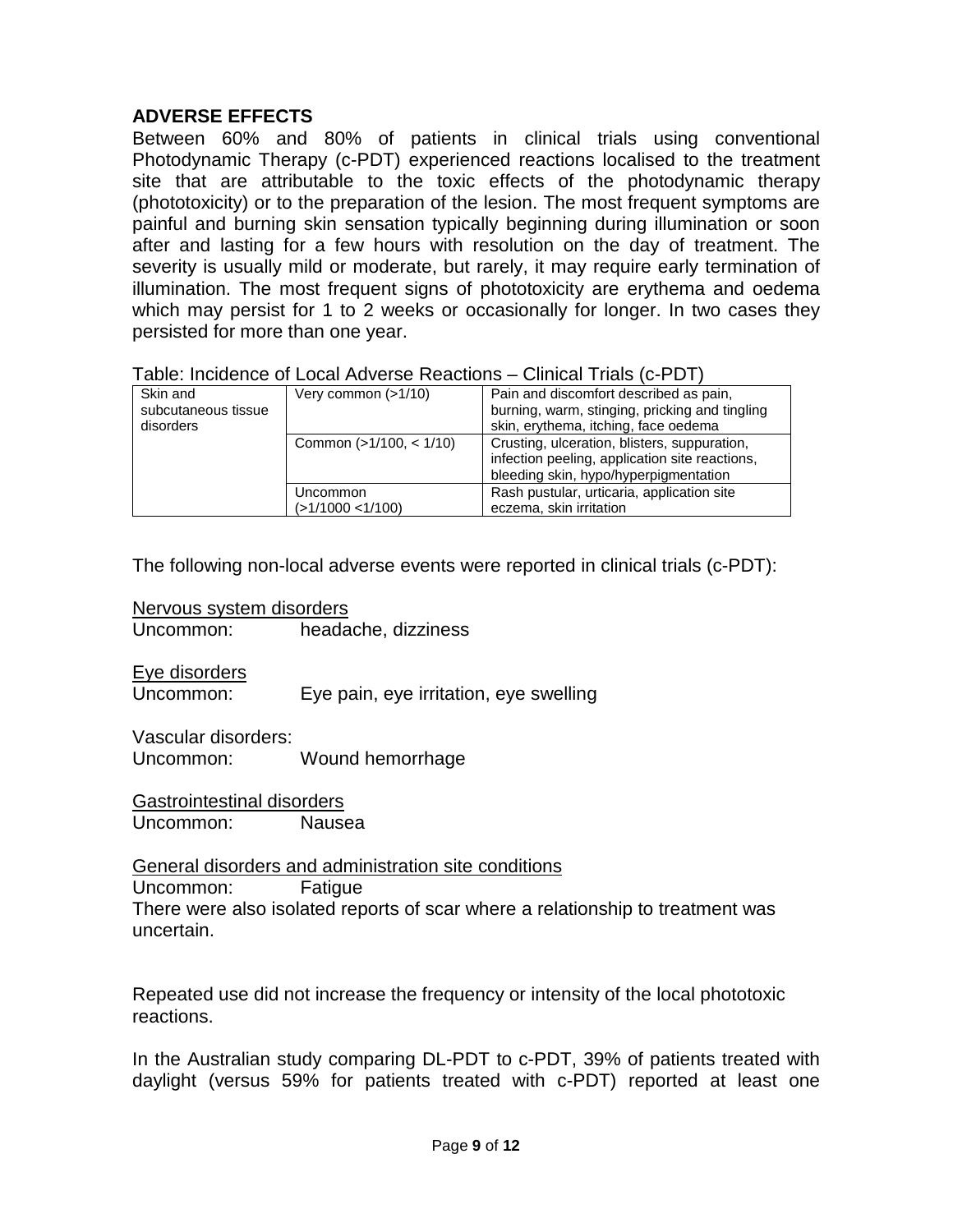treatment-related adverse effect, the most frequent (≥ 4.0%) being skin reaction, scab, photosensitivity reaction and skin pain.

## Adverse Reactions – Post Marketing (c-PDT)

Application site eczema and allergic contact dermatitis have been described in post-marketing reports. Most cases were localised to the treatment area and were not severe. Erythema and swelling have been more extensive on rare occasions. Eyelid oedema, face oedema (swelling face), rash pustular, angioedema and hypertension have also been described in post-marketing reports.

## **DOSAGE AND ADMINISTRATION Adults (including the elderly)**

For treatment of actinic keratoses (AK), one session of photodynamic therapy (PDT) should be administered with either red LED light via a suitable lamp (c-PDT) or exposure to natural daylight (DL-PDT). Treated lesions should be assessed after three months and those with non-complete response should be retreated, as per the initial treatment method.

For treatment of basal cell carcinoma (BCC) and squamous cell carcinoma *in situ* (Bowen's disease) two sessions of c-PDT should be administered with an interval of one week between sessions.

Treated lesions should be assessed after three months and those with noncomplete response should be retreated, as per the initial treatment method. In clinical trials in BCC, approximately 25-30% of patients required retreatment at 3 months. In the clinical trial in Bowen's disease, approximately 20% of patients required retreatment at 3 months.

## Procedure for AK, BCC and Bowen's disease using red LED light

Before applying Metvix®, the surface of the lesions should be prepared by removing scales and crusts and roughening the surface of the lesion. Nodular BCC lesions are often covered by an intact epidermal keratin layer which should be removed. Exposed tumour material should be removed gently without any attempt to excise beyond the tumour margins.

Apply a layer of Metvix<sup>®</sup> (about 1 mm thick, using a spatula) to the lesion and the surrounding 5-10 mm of normal skin. Cover the treated area with an occlusive dressing for 3 hours.

Remove the dressing, and clean the area with saline and immediately expose the lesion to red light with a continuous spectrum of 570-670 nm and a total light dose of 75 J/cm2, or an LED light source with an average wavelength of 630 nm and a light dosage of 37J/cm<sup>2</sup>, giving the same activation of accumulated porphyrins may be used at the lesion surface. The light intensity at the lesion surface should not exceed 200 mW/cm2.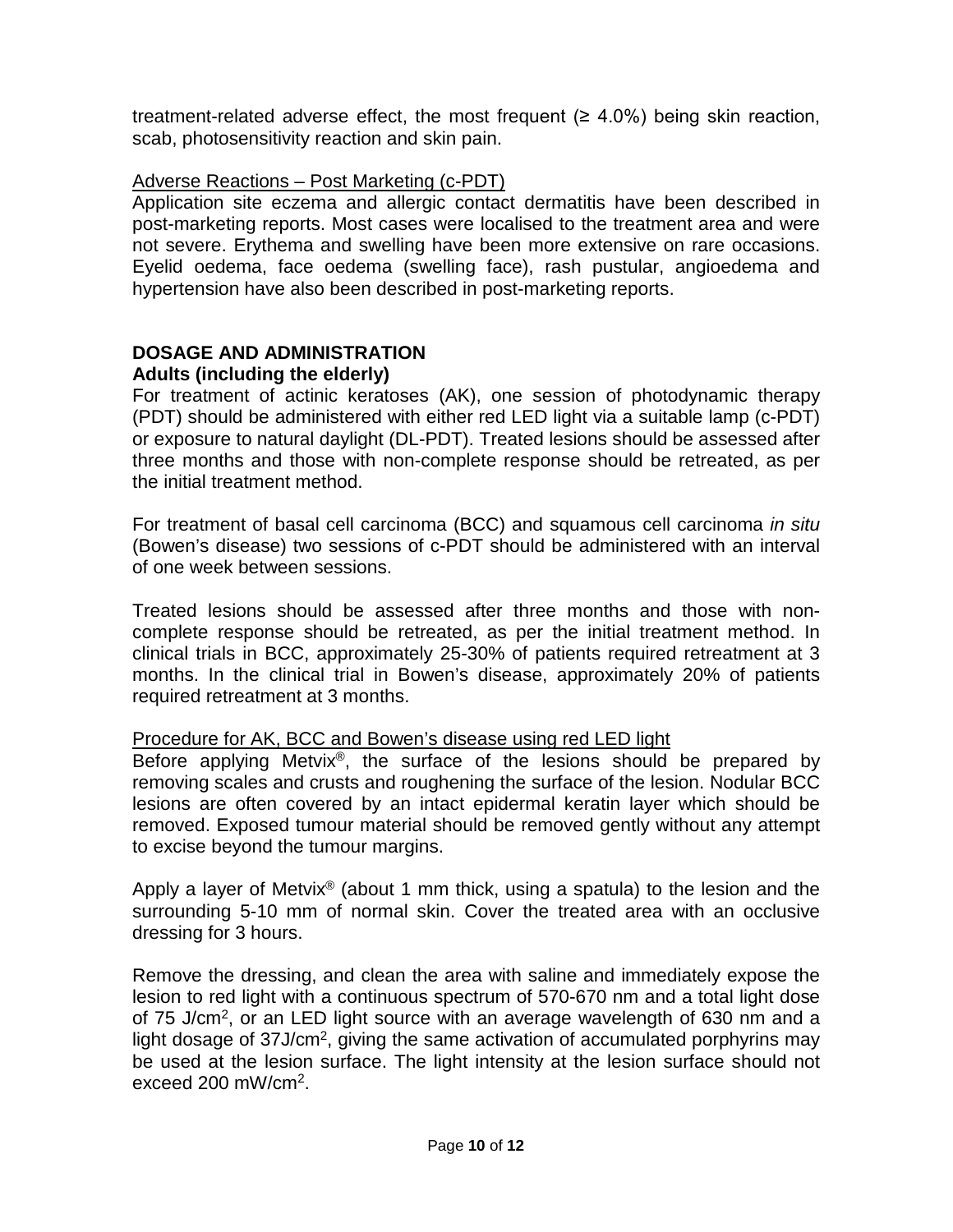Only lamps listed in the Australian Register of Therapeutic Goods should be used, equipped with necessary filters and/or reflecting mirrors to minimize exposure to heat, blue light and UV radiation. It is important to ensure that the correct light dose is administered. The light dose is determined by factors such as the size of the light field, the distance between lamp and skin surface, and illumination time. These factors vary with lamp type, and the lamp should be used according to the user manual. The light dose delivered should be monitored if a suitable detector is available.

Patient and operator should adhere to safety instructions provided with the light source. During illumination patient and operator should wear protective goggles which correspond to the lamp light spectrum.

Healthy untreated skin surrounding the lesion does not need to be protected during illumination.

Multiple lesions may be treated during the same treatment session.

Close long term clinical monitoring of BCC and Bowen´s disease is recommended, with histology if necessary.

## Procedure for AK using daylight

If deemed appropriate, patients with AK may be treated with Metvix activated by daylight (DL-PDT), instead of using red LED light (c-PDT). Metvix DL-PDT treatment is exclusively for patients with face and scalp AK, and results in significantly lower pain scores than with c-PDT treatment.

Metvix DL-PDT treatment can be used if the weather is suitable to stay comfortably outdoors for 2 hours. If the weather is rainy, or is likely to become so, Metvix daylight treatment should not be used. An appropriate sunscreen should be applied to all exposed areas. The sunscreen used must offer adequate protection (SPF 30 or higher) and not include physical filters (eg. titanium dioxide, zinc oxide, iron oxide) as these inhibit absorption of visible light which may impact efficacy. Only sunscreens with chemical filters should be used with daylight procedure.

Sunscreen should be applied 15 minutes prior to lesion preparation. The surface and surrounding area of the AK lesions should be prepared by removing scales and crusts and roughening the surface of the lesions. Metvix cream should then be applied however no occlusion is necessary.

Daylight exposure should begin within 30 minutes and continue for 2 hours. During this time, patients should remain outside and carry out usual daily activities. On sunny days, should the patient feel uncomfortable in direct sunlight, shelter in the shade may be taken. Following the 2 hour exposure period, Metvix cream should be removed with saline water.